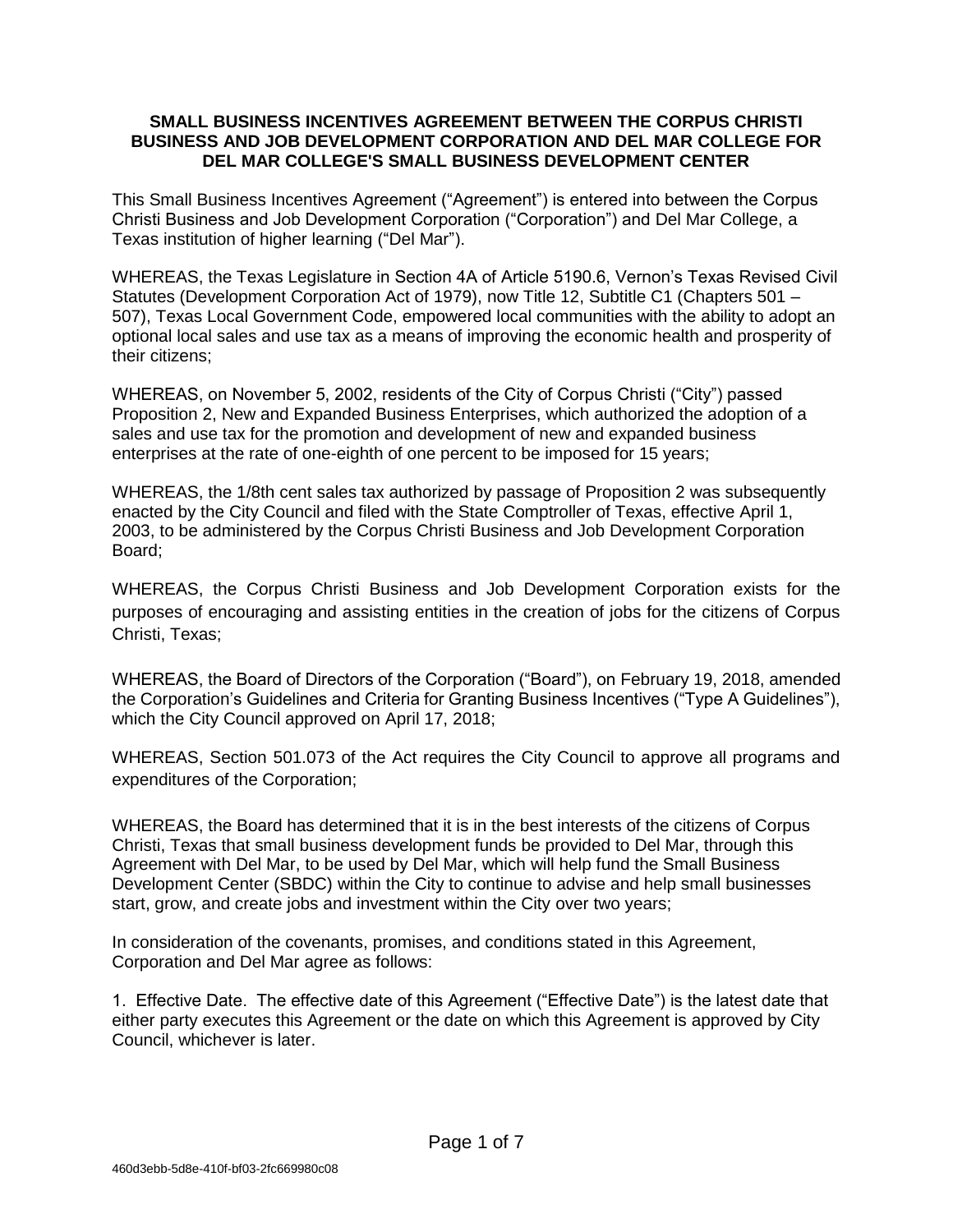2. *Term*.

a. The term of this Agreement is for two years from January 1, 2019, through December 31, 2020.

b. This Agreement may be extended at the option of the Corporation for an additional oneyear term, contingent upon annual appropriation of funds.

3. *Performance Requirements and Grants*. Del Mar shall operate, on a continuous basis, the SBDC to advise and help small businesses start, grow, and create jobs and investment within the City. The SBDC will operate with regular business hours, at least 40 hours per week, throughout the term of this Agreement. The grant shall be \$300,000 paid over two years at \$150,000 per year. The Corporation will pay the \$150,000 for each year in January to Del Mar. Del Mar will maintain current staff levels to the best of its ability and contribute at least \$150,000 annually to the SBDC for the term of this agreement. Del Mar will display signage that states that they are recipients of Type A funding. This signage will be provided to Del Mar by the Board and will be displayed in a location that is visible to a visitor to their Center for Economic Development on Staples Street.

4. *Living Wage Requirement*. In order to count as a permanent full-time job for purposes of annual reporting, the job should provide a "living wage" for the employee. The target living wage under this agreement is that annual amount equal or greater than poverty level for a family of three, established by the U.S. Department of Health and Human Services Poverty Guidelines, divided by 2,080 hours per year for that year.

5. *Health Insurance*. To qualify for this incentive, an employer shall certify that it has offered a health insurance program for its full-time employees during the term of the Agreement.

6. *Warranties*. Del Mar warrants and represents to Corporation the following:

a. Del Mar is a Texas institute of higher learning duly organized, validly existing, and in good standing under the laws of the State of Texas, has all corporate power and authority to carry on its business as presently conducted in Corpus Christi, Texas.

b. Del Mar has the authority to enter into and perform, and will perform, the terms of this Agreement to the best of its ability.

c. Del Mar has timely filed and will timely file all local, State, and Federal tax reports and returns required by laws to be filed and all taxes, assessments, fees, and other governmental charges, including applicable ad valorem taxes, have been timely paid, and will be timely paid , during the term of this Agreement.

d. Del Mar has access to the Texas Development Corporation Act, Title 12, Subtitle C1 (Chapters 501 – 507), Texas Local Government Code, on the State's website, and acknowledges that the funds granted in this Agreement must be utilized solely for purposes authorized under State law and by the terms of this Agreement.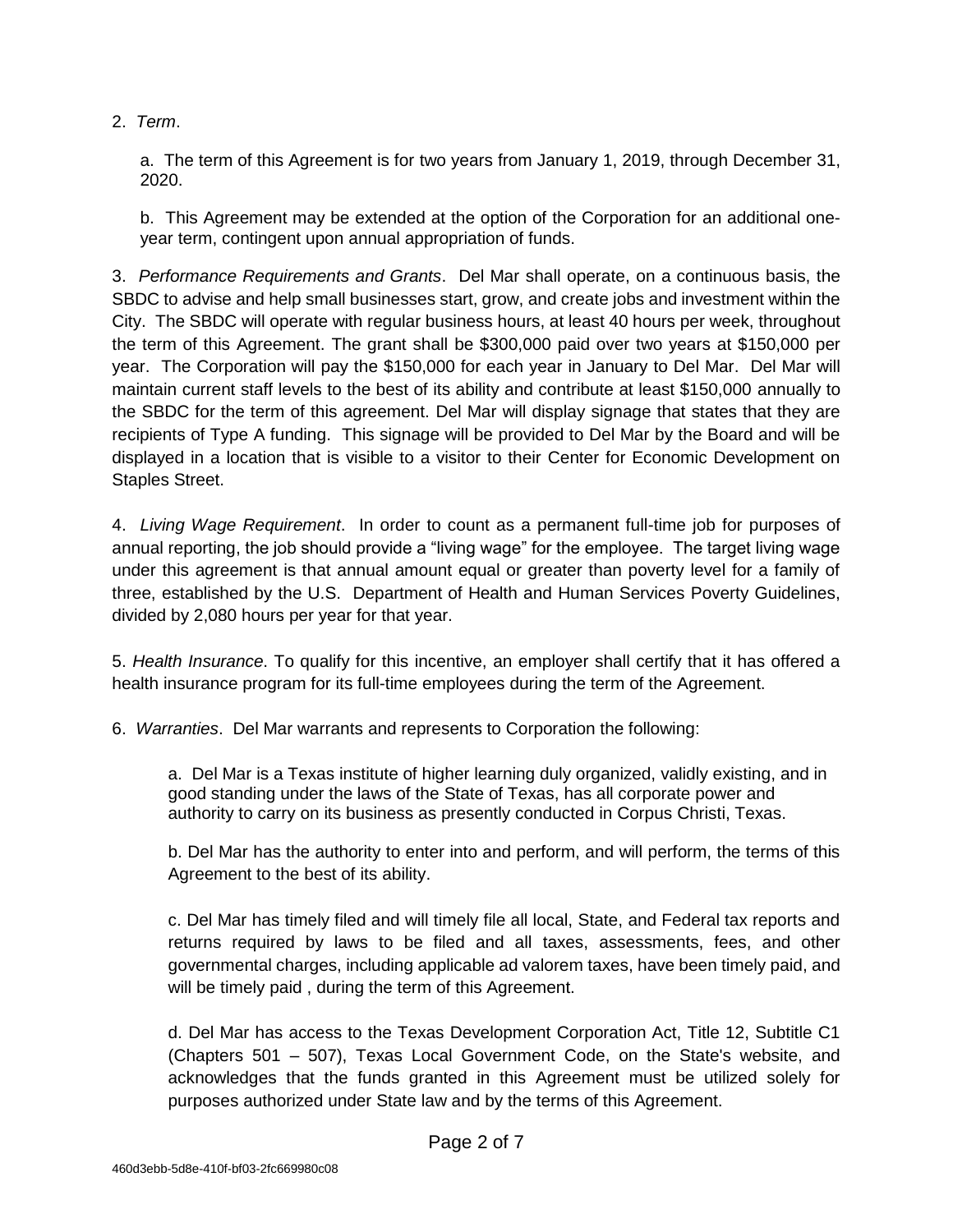e. The person executing this Agreement on behalf of Del Mar is duly authorized to execute this Agreement on behalf of Del Mar.

f. Del Mar does not and agrees that it will not knowingly employ an undocumented worker. If, after receiving payments under this Agreement, Del Mar is convicted of a violation under 8 U.S.C. Section 1324a(f), Del Mar shall repay the payments received under this Agreement to the City, with interest at the Wall Street Journal Prime Rate, not later than the 120<sup>th</sup> day after the date Del Mar has been notified of the violation.

7. *Compliance with Laws*. During the Term of this Agreement, Del Mar shall observe and obey all applicable laws, ordinances, regulations, and rules of the Federal, State, county, and city governments.

8. *Non-Discrimination*. Del Mar covenants and agrees that Del Mar will not discriminate nor permit discrimination against any person or group of persons, with regard to employment and the provision of services at, on, or in the Facility, on the grounds of race, religion, national origin, marital status, sex, age, disability, or in any manner prohibited by the laws of the United States or the State of Texas.

9. *Force Majeure*. If the Corporation or Del Mar is prevented, wholly or in part, from fulfilling its obligations under this Agreement by reason of any act of God, unavoidable accident, acts of enemies, fires, floods, governmental restraint or regulation, other causes of force majeure, or by reason of circumstances beyond its control, then the obligations of the Corporation or Del Mar are temporarily suspended during continuation of the force majeure. If either party's obligation is affected by any of the causes of force majeure, the party affected shall promptly notify the other party in writing, giving full particulars of the force majeure as soon as possible after the occurrence of the cause or causes relied upon.

10. *Assignment*. Del Mar may not assign all or any part of its rights, privileges, or duties under this Agreement without the prior written approval of the Corporation and City. Any attempted assignment without approval is void, and constitutes a breach of this Agreement.

11. *Events of Default by Del Mar*. The following events constitute a default of this Agreement by Del Mar:

a. The Corporation or City determines that any representation or warranty on behalf of Del Mar contained in this Agreement or in any financial statement, certificate, report, or opinion submitted to the Corporation in connection with this Agreement was incorrect or misleading in any material respect when made;

b. Del Mar fails to comply with one or more terms of this Agreement.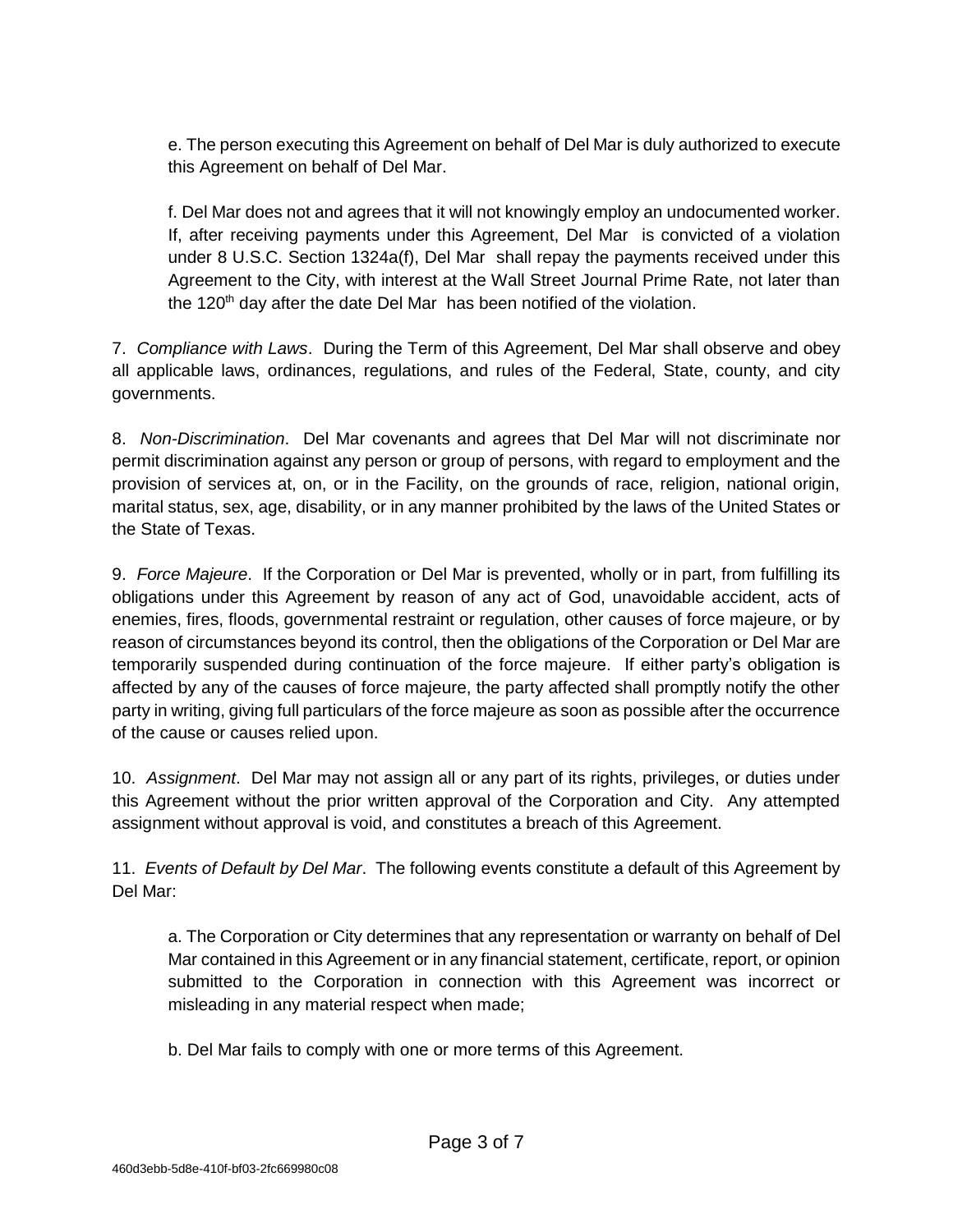12. *Notice of Default*. Should the Corporation or City determine that Del Mar is in default according to the terms of this Agreement, the Corporation or City shall notify Del Mar in writing of the event of default and provide 60 days from the date of the notice ("Cure Period") for Del Mar to cure the event of default.

13. *Results of Uncured Default by Del Mar*. After exhausting good faith attempts to address any default during the Cure Period, and taking into account any extenuating circumstances that might have occurred through no fault of Del Mar, as determined by the Board of Directors of the Corporation, the following actions must be taken for any default that remains uncured after the Cure Period.

a. Del Mar shall immediately repay all funds paid by Corporation to them under this Agreement.

b. Del Mar shall pay Corporation reasonable attorney fees and costs of court to collect amounts due to Corporation if not immediately repaid upon demand from the Corporation.

c. Upon payment by Del Mar of all sums due, the Corporation and Del Mar shall have no further obligations to one another under this Agreement.

14. *No Waiver*.

a. No waiver of any covenant or condition, or the breach of any covenant or condition of this Agreement, constitutes a waiver of any subsequent breach of the covenant or condition of the Agreement.

b. No waiver of any covenant or condition, or the breach of any covenant or condition of this Agreement, justifies or authorizes the nonobservance on any other occasion of the covenant or condition or any other covenant or condition of this Agreement.

c. Any waiver or indulgence of Del Mar's default may not be considered an estoppel against the Corporation.

d. It is expressly understood that if at any time Del Mar is in default in any of its conditions or covenants of this Agreement, the failure on the part of the Corporation to promptly avail itself of the rights and remedies that the Corporation may have, will not be considered a waiver on the part of the Corporation, but Corporation may at any time avail itself of the rights or remedies or elect to terminate this Agreement on account of the default.

15. Del Mar specifically agrees that Corporation shall only be liable to Del Mar for the actual amount of the money grants to be conveyed to Del Mar, and shall not be liable to Del Mar for any actual or consequential damages, direct or indirect, interest, attorney fees, or cost of court for any act of default by Corporation under the terms of this Agreement. Payment by Corporation is strictly limited to those funds so allocated, budgeted, and collected solely during the grant term of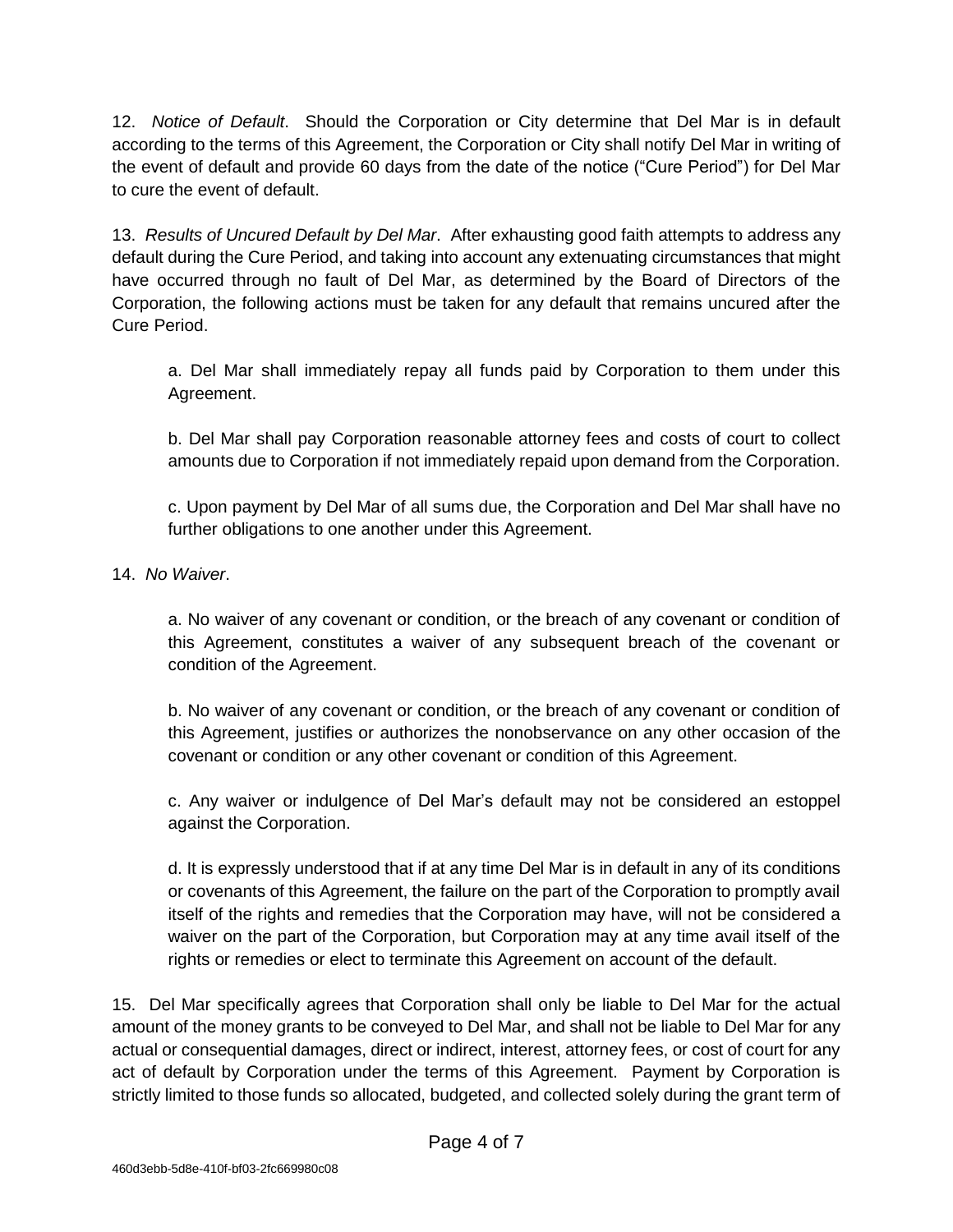this Agreement. Corporation shall use its best efforts to anticipate economic conditions and to budget accordingly. However, it is further understood and agreed that, should the actual total sales tax revenue collected for any one year be less than the total amount of grants to be paid to all contracting parties with Corporation for that year, then in that event, all contracting parties shall receive only their pro rata share of the available sales tax revenue for that year, less Corporation's customary and usual costs and expenses, as compared to each contracting parties' grant amount for that year, and Corporation shall not be liable to for any deficiency at that time or at any time in the future. In this event, Corporation will provide all supporting documentation, as requested. Payments to be made shall also require a written request from Del Mar to be accompanied by all necessary supporting documentation.

16. The parties mutually agree and understand that funding under this Agreement is subject to annual appropriations by the City Council; that each fiscal year's funding must be included in the budget for that year; and the funding is not effective until approved by the City Council.

17. *Notices*.

a. Any required written notices shall be sent mailed, certified mail, postage prepaid, addressed as follows:

Del Mar College:

Del Mar College Attn: Lenora Keas Vice-President of Workforce Development and Strategic Initiatives 101 Baldwin Blvd Corpus Christi, Texas 78404-3897

Corporation:

City of Corpus Christi Business and Job Development Corporation Attn.: Executive Director 1201 Leopard Street Corpus Christi, Texas 78401

- b. A copy of all notices and correspondence must be sent the City at the following address: City of Corpus Christi Attn.: City Manager P.O. Box 9277 Corpus Christi, Texas 78469-9277
- c. Notice is effective upon deposit in the United States mail in the manner provided above.

18. *Incorporation of other documents*. The Type A Guidelines, as amended, are incorporated into this Agreement.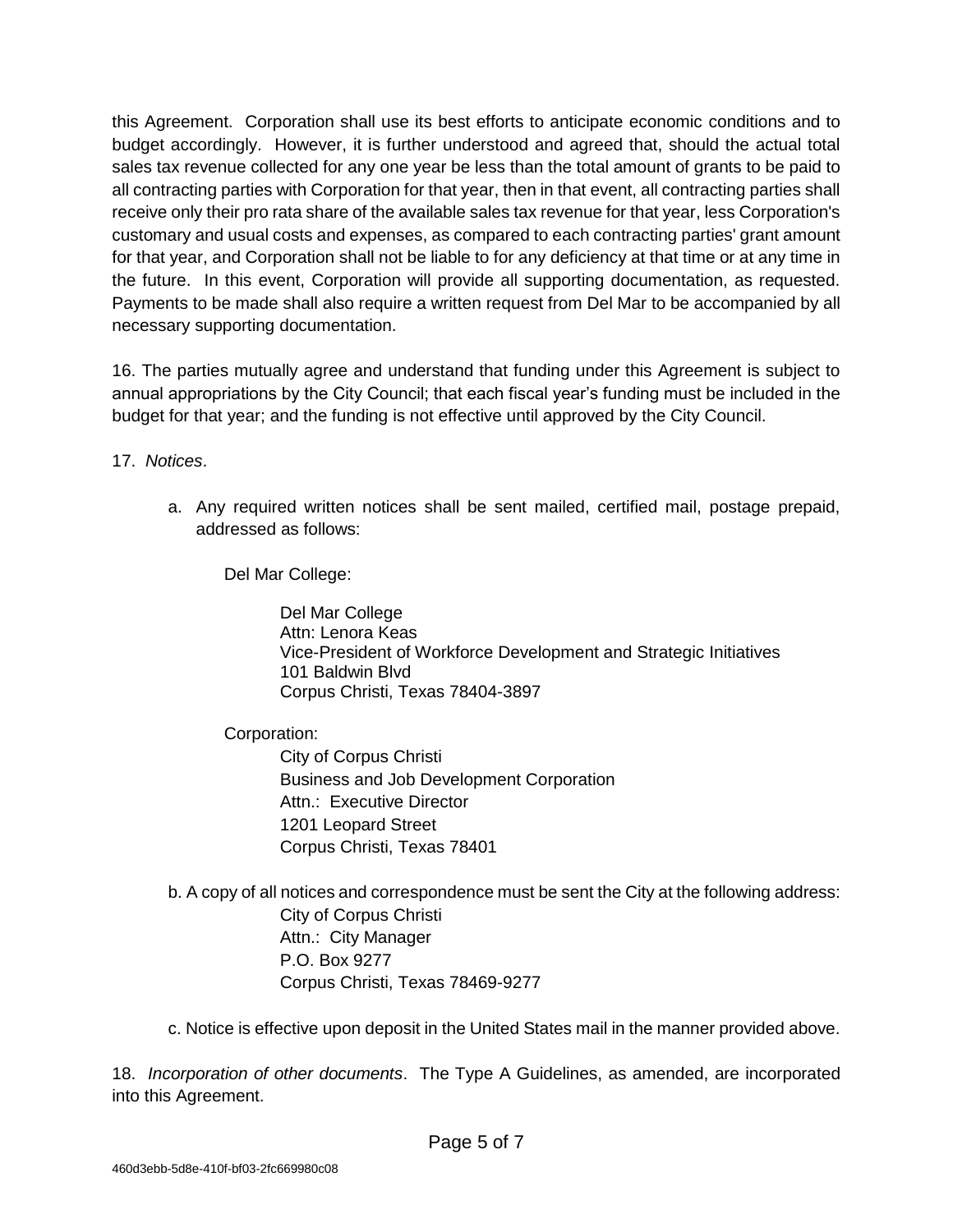19. *Amendments or Modifications*. No amendments or modifications to this Agreement may be made, nor any provision waived, unless in writing signed by a person duly authorized to sign Agreements on behalf of each party.

20. *Relationship of Parties*. In performing this Agreement, both the Corporation and Del Mar will act in an individual capacity, and not as agents, representatives, employees, employers, partners, joint-venturers, or associates of one another. The employees or agents of either party may not be, nor be construed to be, the employees or agents of the other party for any purpose.

21. *Captions*. The captions in this Agreement are for convenience only and are not a part of this Agreement. The captions do not in any way limit or amplify the terms and provisions of this Agreement.

## 22. *Severability*.

a. If for any reason, any section, paragraph, subdivision, clause, provision, phrase or word of this Agreement or the application of this Agreement to any person or circumstance is, to any extent, held illegal, invalid, or unenforceable under present or future law or by a final judgment of a court of competent jurisdiction, then the remainder of this Agreement, or the application of the term or provision to persons or circumstances other than those as to which it is held illegal, invalid, or unenforceable, will not be affected by the law or judgment, for it is the definite intent of the parties to this Agreement that every section, paragraph, subdivision, clause, provision, phrase, or word of this Agreement be given full force and effect for its purpose.

b. To the extent that any clause or provision is held illegal, invalid, or unenforceable under present or future law effective during the term of this Agreement, then the remainder of this Agreement is not affected by the law, and in lieu of any illegal, invalid, or unenforceable clause or provision, a clause or provision, as similar in terms to the illegal, invalid, or unenforceable clause or provision as may be possible and be legal, valid, and enforceable, will be added to this Agreement automatically.

23. *Venue*. Venue for any legal action related to this Agreement is in Nueces County, Texas.

24. *Sole Agreement*. This Agreement constitutes the sole Agreement between Corporation and Del Mar. Any prior Agreements, promises, negotiations, or representations, verbal or otherwise, not expressly stated in this Agreement, are of no force and effect.

25. *Survival of terms of Agreement and obligations of parties*. The terms of this Agreement and the obligation of the parties relating to Section 14.a and b shall survive the termination of this Agreement.